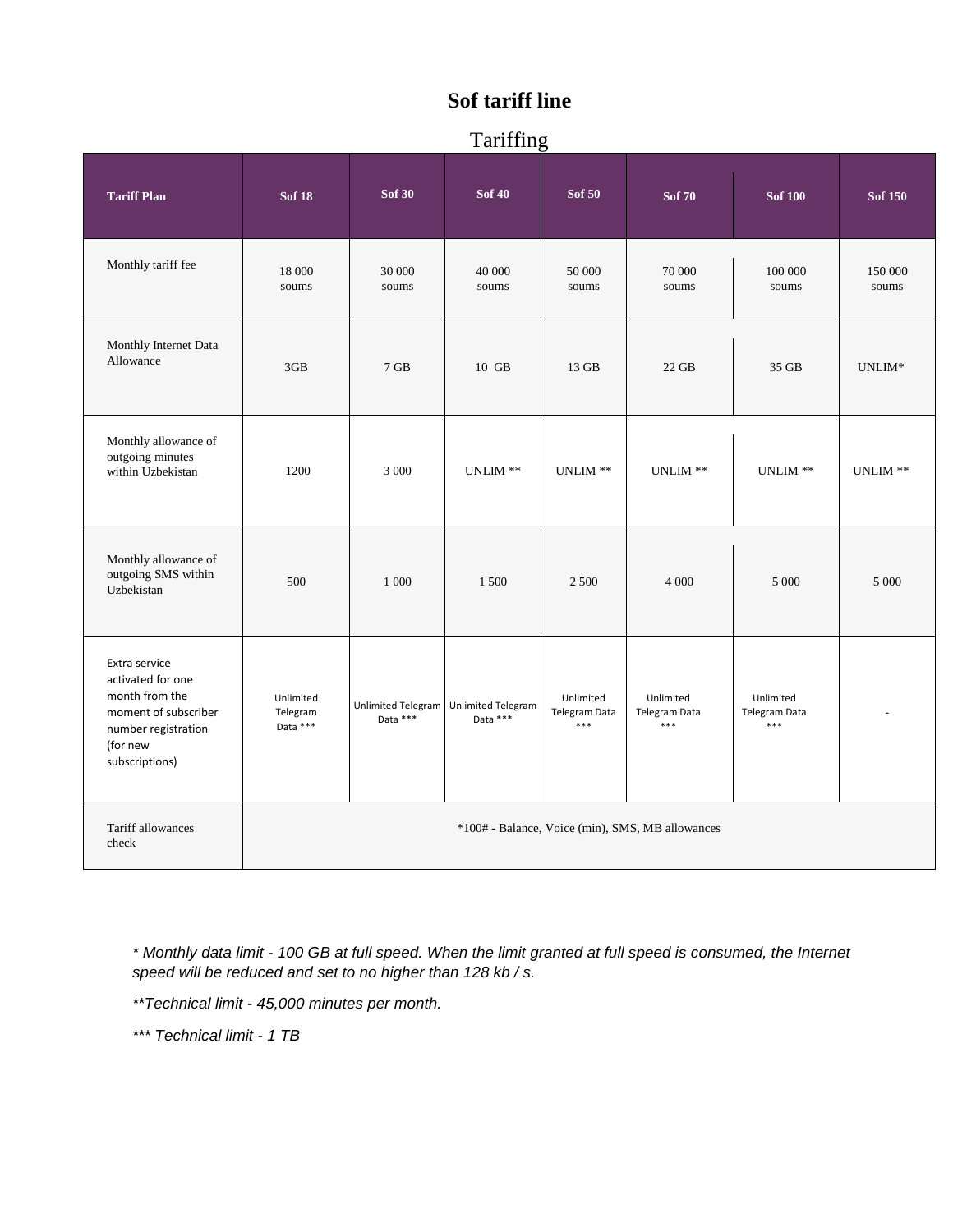| <b>Over limit tariffing</b>                                                          |                |                                             |  |  |  |  |
|--------------------------------------------------------------------------------------|----------------|---------------------------------------------|--|--|--|--|
|                                                                                      | Sof_18, Sof_30 | Sof_40, Sof_50, Sof_70,<br>Sof_100, Sof 150 |  |  |  |  |
| Outgoing calls within Uzbekistan per minute<br>cost (over the limit by tariff terms) | 50 soums       | 25 soums                                    |  |  |  |  |
| Cost per 1 MB                                                                        | 50 soums       | 25 soums                                    |  |  |  |  |
| Outgoing SMS within Uzbekistan (over the limit<br>by tariff terms)                   | 50 soums       | 25 soums                                    |  |  |  |  |
| MMS within Uzbekistan                                                                | 50 soums       | 25 soums                                    |  |  |  |  |
| <b>International SMS</b>                                                             | 1 000 soums    |                                             |  |  |  |  |
| <b>International MMS</b>                                                             | $1263$ soums   |                                             |  |  |  |  |

Tariff plan change: \*120# Check remaining voice, text and internet data: \*100#

#### *Attention:*

Smartphones consume internet data by default within background services including: system updates, application updates, data synchronization of widgets (weather, calendar, etc.) and social networks, as well as analytics services (Google, Google-analytics.com, Googletagmanager.com, Gstatic.com, Stats.g.doubleclick.net). Internet data usage within these services is billed in accordance with the cost of Ucell Internet under the terms of selected tariff plan or activated internet data package.

## **Additional Information**

**1.** Tariff plans are available for new subscriptions and swaps (USSD \*120#) for Prepaid system subscribers. **2.** Monthly subscription fee charge and allowances assignment terms:

- Date of monthly subscription fee charge (in a monthly period) is the date of subscription / tariff change to «Sof» tariff line.

- In case of sufficient funds on the balance, tariff fee charges and allowances will be assigned in full (for new subscriptions).

- In case of insufficient founds amount / a negative balance to cover monthly tariff fee amount - the deduction (fee payment) does not occur, allowances (voice, text, data) by tariff plan terms will not be assigned and tariff fee will not be charged to the debt.

- In case of negative balance or insufficient funds to cover monthly subscription fee, monthly fee (fee deduction) will not be charged and voice, text, internet data allowances within tariff plan will not be assigned, subscriber's balance will not be charged to the debt.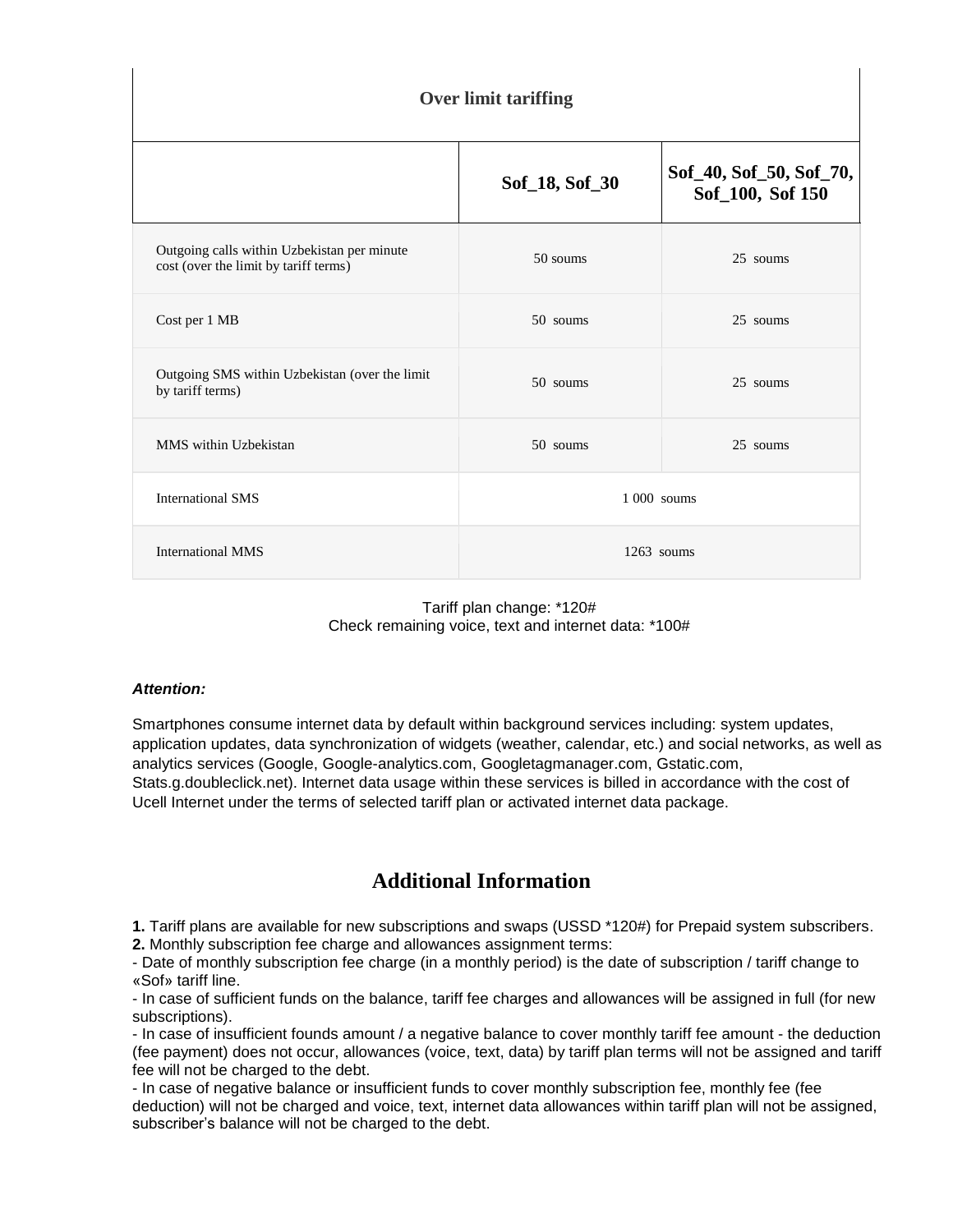- Subscription fee charges once per month from the date of successful monthly fee charge within tariff plan terms. The date of next monthly subscription fee charge is the date of previous successful tariff fee charge. - Monthly subscription fee charges and monthly voice, text, internet data allowances within tariff occur from 00:00 to 08:00 (time of charge is not fixed). It should be sufficient amount of funds on the balance for full successful charge of monthly tariff fee.

- in case of a negative balance or insufficient funds to cover monthly tariff fee, subscriber's mobile number will be moved to "blocked" status. The subscription fee will not be charged until top up till sufficient amount. - Monthly subscription fee will be charged immediately when the subscriber's balance is replenished with sufficient amount of funds for subscription fee charge. In case of successful tariff fee charge, the mobile number moves to 'Active' status and tariff monthly allowances will be assigned in full. Next to this, tariff fee will be charged basing on new monthly cycle within the 1 month interval from the date of last successful tariff fee charge.

**3.** Monthly voice, text, internet data allowances by tariff terms will be assigned only after successful monthly tariff fee charge in current period. Monthly allowances assign for one month from date of charge. Remaining monthly allowances will be transferred to the next month if tariff fee is paid in time. Transferred allowances from previous period are available till the end of the next month' period.

- If tariff fee is not charged in time within billing period, remaining allowances from previous period will not be transferred to the new month period.

- To avoid misunderstandings, please, be sure of sufficient amount top up to cover monthly tariff fee and check the allowances assignment by tariff terms using the USSD request (\*100#).

- Within 'block' status, remaining allowances under the terms of monthly internet data packages are available to subscriber until their expiration date.

- When monthly allowances within tariff plan are over, calls and SMS will be charged according to the costs listed under the terms of the tariff plan (Tariffing).

- When monthly internet data allowance within tariff plan terms is over and there is no extra activated internet data package, access to Internet will be postponed. Subscriber receives SMS with a link to Internet access recovery. To recover an access, please choose the one of the following options:

- **Activate Restart service;**
- **Activate an internet package;**

**• Continue using mobile internet by the cost of 1MB over tariff terms allowances\***

\* If subscriber selects an option of **using mobile internet by the cost of 1MB over tariff allowance** and then purchases Monthly Internet data package, the **'using mobile internet at the cost of 1MB over allowance'** option reapplies when the package is over.

#### **Subscriber can activate 'Continue using mobile internet at the cost of 1MB over allowance' option by dialing USSD request of \*727# as well.**

When access to the Internet is blocked, in order to use available payment system apps, the subscriber must disable 'data transfer' mode for correct operations in offline mode.

#### **Attention:**

- in case of tariff change within «Sof» tariff line to a higher ranked tariff, remaining assigned allowances by previous tariff will be summed up and available until the previous tariff expiration date.

- in case of tariff change within «Sof» tariff line to a lower ranked tariff, remaining assigned allowances by previous tariff will be nulled.

- in case of tariff change to Sof tariff line or Start 10, Ovoz 15, Internet 60 from the other tariffs, the remaining allowances by previous tariff will be nulled.

**4.** "We appreciate you!" and «U+» loyalty programs are available for "Sof" tariff plans subscribers.

**5.** Calls to infotainment services and international destinations do not spend minutes provided within the allowances of Sof tariff.

**6.** Allowances within the tariff plans are not available for subscribers in roaming.

**7.** Subscribers of Sof tariff plans have access to «You've got a call», «Convenient minutes» (Sof 18, Sof 30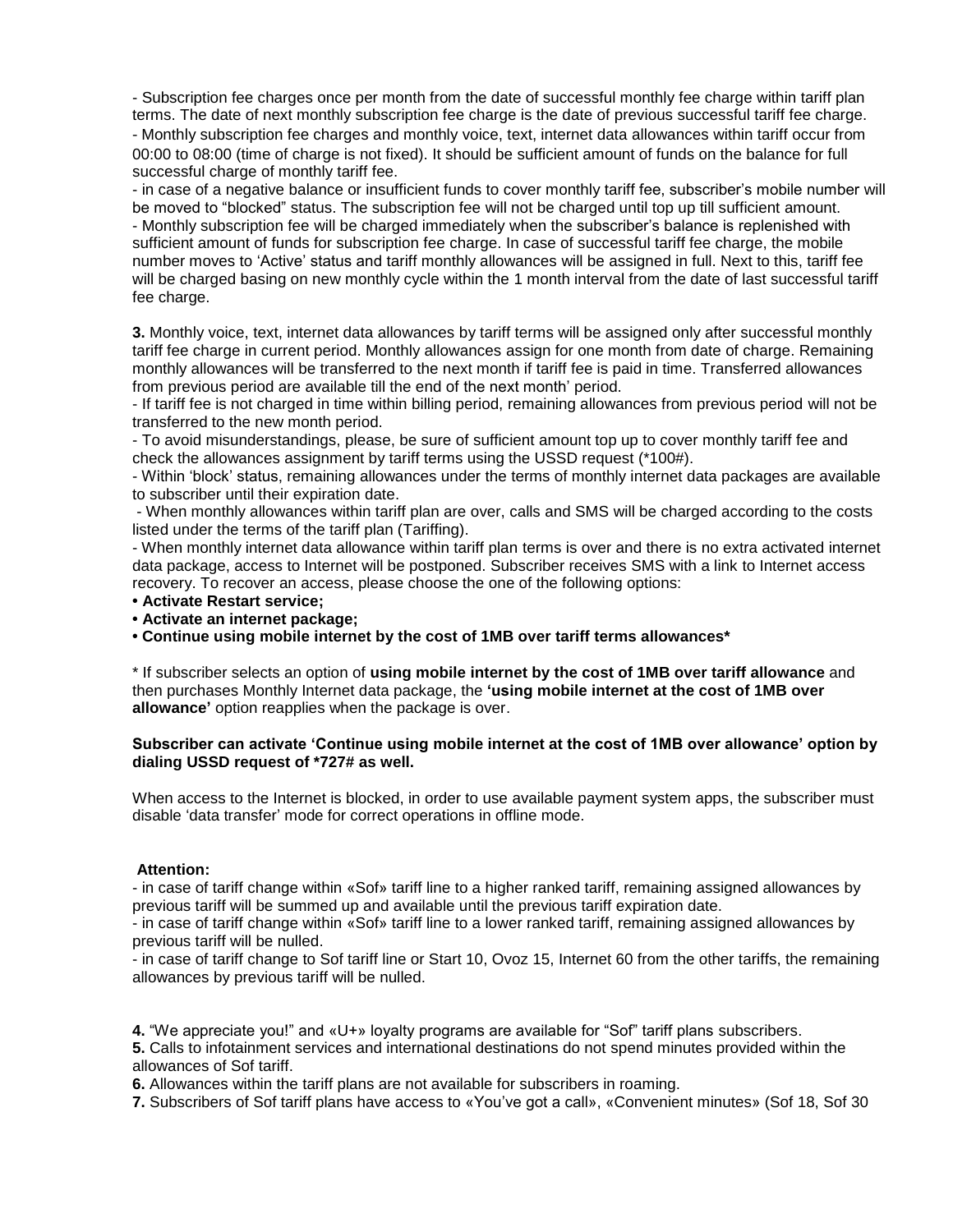tariffs), «Number freeze» services, as well as Monthly Internet-packages, Unlimited Ucell Internet-packages in the Subway (only «Unlim for 30 days» package), «Internet Gift», «Al Chiroq» campaign.

**8.** «Convenient within network», «Convenient within Uzbekistan», Daily and Weekly internet-packages, «Night Internet», «Hourly Internet», Unlimited Internet Packages, Daily SMS bundles and «Monthly 4G Internet Packages» are unavailable for Sof tariffs subscribers.

**9.** «Monthly Internet-packages», «Ordered Package», «Unlimited Ucell Internet-packages in the Subway», «Internet Gift», TAS-IX Internet Packages, «Internet Mega Boom», «Traffic+», «Night Internet Packages» and «Al Chiroq» campaign are unavailable for Sof 150 subscribers.

**10.** The unlimited minutes for calls and unlimited data terms become unavailable after swap from unlimited termed tariffs.

**11.** Unlimited terms (voice and internet data), within the framework of corresponding tariff plans, are not carried to the next month given that subscription fee is paid on time, as well as after changing the tariff plan. **12.** «Unlimited Telegram» within «Sof» tariff line is available for new subscriptions only (mobile number registration) and becomes active after successful charge of tariff fee. Validity of «Unlimited Telegram» campaign period – until 30.06.2022.

**13.** «Traffic+» service is unavailable if «Unlimited Telegram» terms is activated.

**14.** «Unlimited Telegram» term is available for subscribers in 'blocked' status and when internet data allowance is over.

**15.** In case of making a video call through the Telegram, Internet data is consumed within allocated internet data allowance under the tariff plan or Internet packages (not within «Unlimited Telegram» campaign terms). **16.** Subscribers using internet-services are recommended to familiarize with [additional information](https://ucell.uz/en/subscribers/internet/3g/3g_internet)  [concerning reservation of funds](https://ucell.uz/en/subscribers/internet/3g/3g_internet) within 4G network.

### **«Restart» service terms**

**1.** Restart service is activated via USSD \*222#.

**2.** Restart service is available to subscribers in active status.

**3.** Restart service provides the ability to activate monthly allowances according to the tariff terms. After successful activation of this service, the monthly period of the subscriber is updated according to the date of the last successful activation of this service.

4. After activating Restart service, the full monthly tariff fee is charged from the subscriber balance, and the full monthly limits are set as part of the monthly tariff fee of the subscriber's tariff plan. Further, the monthly tariff fee is charged according to the new monthly period of the subscriber. Conditions for charging a monthly tariff fee and assigning monthly limits are carried out in accordance with the terms of the subscriber's tariff plan.

5. It should be sufficient amount of funds on the balance to cover tariff plan fee and activate Restart service. 6. After activation of Restart service the previous remaining voice, text, internet data allowances will be canceled.

7. Restart service is not available on the due day of monthly tariff fee charge.

8. Restart service can be activated once per day (in 00:00 - 23:59 period)

### **Tariff Change**

Cost of swap to Sof tariff line from other tariff plans – **0 soums.**

Cost of swap to Start 10 and Ovoz 15 plans from Sof tariff line – **2105 soums.**

Cost of swap from Internet 60 plan to Sof 18, Sof 30, Sof 40, Sof 50 tariff plans - **2105 soums.**

Cost of swap from Internet 60 plan to Sof 70, Sof 100, Sof 150 tariff plans - **0 soums.**

There should be sufficient amount of funds on the balance to cover tariff fee charge + 3 000 soums in case of need to change the tariff.